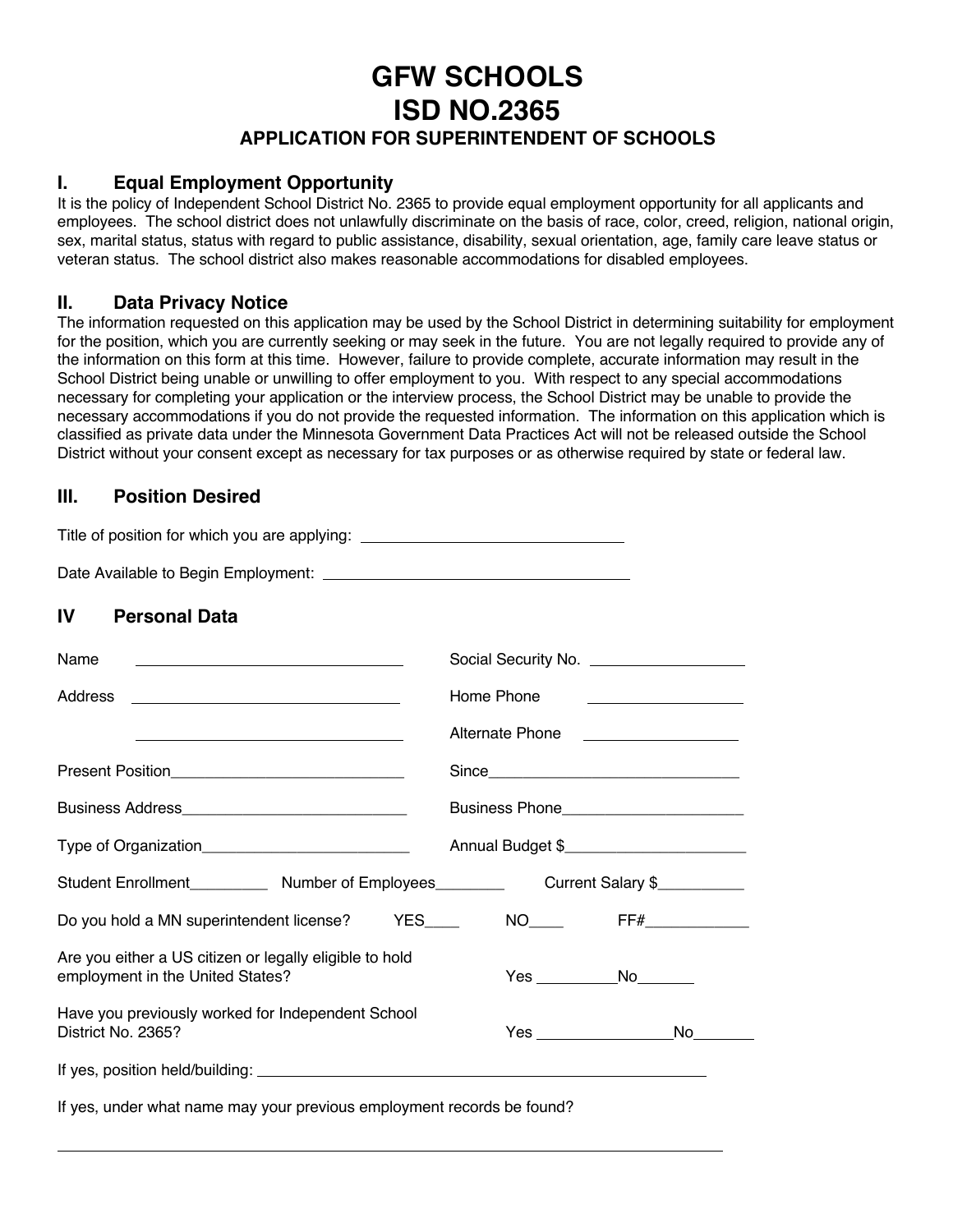Do you have any special needs, which may necessitate accommodations in the application/interview process? Yes No

If yes, please describe the type of accommodation requested:

List all other names under which you have been employed or under which your educational records may be found.

#### **V. Work Experience**

 $\overline{a}$ 

 $\overline{a}$ 

 $\overline{a}$ 

 $\overline{a}$ 

 $\overline{a}$ 

List all full-time experience in the field of education, in reverse chronological order:

| Institution and<br>Location | Position | From/To | # Students | Salary | Reason for<br>Leaving |
|-----------------------------|----------|---------|------------|--------|-----------------------|
|                             |          |         |            |        |                       |
|                             |          |         |            |        |                       |
|                             |          |         |            |        |                       |
|                             |          |         |            |        |                       |
|                             |          |         |            |        |                       |

# **VI. Professional Preparation**

| Degree | Institution/Location | From/To | Degree<br>Received | Major/Minor |
|--------|----------------------|---------|--------------------|-------------|
|        |                      |         |                    |             |
|        |                      |         |                    |             |
|        |                      |         |                    |             |
|        |                      |         |                    |             |
|        |                      |         |                    |             |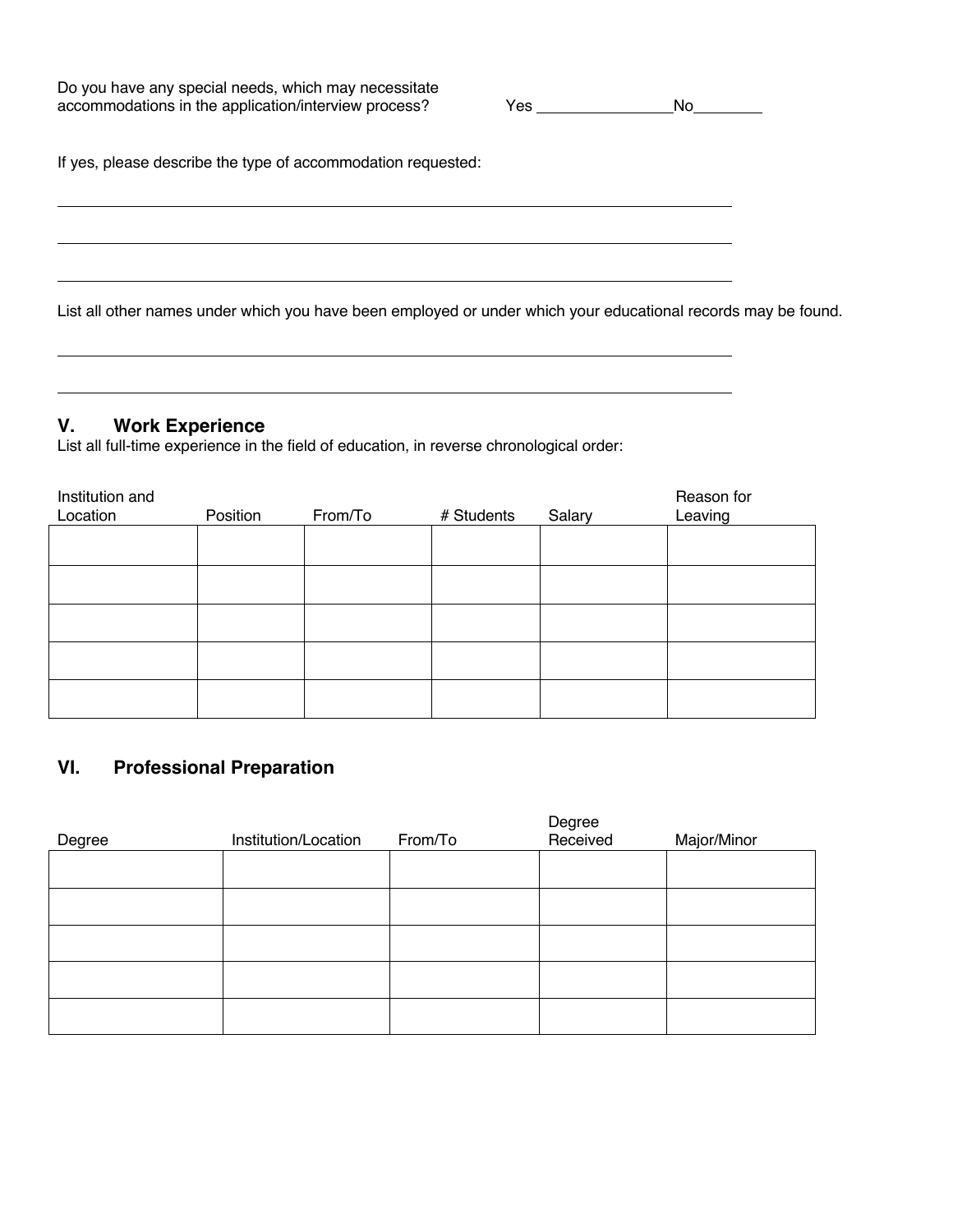**VII. Special Achievements** (Publications, fellowships, honors, involvement in professional organizations, consulting, community honors)

\_\_\_\_\_\_\_\_\_\_\_\_\_\_\_\_\_\_\_\_\_\_\_\_\_\_\_\_\_\_\_\_\_\_\_\_\_\_\_\_\_\_\_\_\_\_\_\_\_\_\_\_\_\_\_\_\_\_\_\_\_\_\_\_\_\_\_\_\_\_\_\_\_\_\_\_\_\_\_\_\_\_\_\_\_\_\_\_\_\_\_  $\mathcal{L}_\text{max}$  , and the set of the set of the set of the set of the set of the set of the set of the set of the set of the set of the set of the set of the set of the set of the set of the set of the set of the set of the  $\mathcal{L}_\text{max}$  , and the set of the set of the set of the set of the set of the set of the set of the set of the set of the set of the set of the set of the set of the set of the set of the set of the set of the set of the \_\_\_\_\_\_\_\_\_\_\_\_\_\_\_\_\_\_\_\_\_\_\_\_\_\_\_\_\_\_\_\_\_\_\_\_\_\_\_\_\_\_\_\_\_\_\_\_\_\_\_\_\_\_\_\_\_\_\_\_\_\_\_\_\_\_\_\_\_\_\_\_\_\_\_\_\_\_\_\_\_\_\_\_\_\_\_\_\_\_\_

**VIII. References** (List two board members and two others)

**IX. Special Notes** (Comment on the most significant contributions you have made in your present position)

 $\mathcal{L}_\mathcal{L} = \mathcal{L}_\mathcal{L} = \mathcal{L}_\mathcal{L} = \mathcal{L}_\mathcal{L} = \mathcal{L}_\mathcal{L} = \mathcal{L}_\mathcal{L} = \mathcal{L}_\mathcal{L} = \mathcal{L}_\mathcal{L} = \mathcal{L}_\mathcal{L} = \mathcal{L}_\mathcal{L} = \mathcal{L}_\mathcal{L} = \mathcal{L}_\mathcal{L} = \mathcal{L}_\mathcal{L} = \mathcal{L}_\mathcal{L} = \mathcal{L}_\mathcal{L} = \mathcal{L}_\mathcal{L} = \mathcal{L}_\mathcal{L}$  $\mathcal{L}_\text{max}$  and  $\mathcal{L}_\text{max}$  and  $\mathcal{L}_\text{max}$  and  $\mathcal{L}_\text{max}$  and  $\mathcal{L}_\text{max}$  and  $\mathcal{L}_\text{max}$  $\mathcal{L}_\text{max}$  and  $\mathcal{L}_\text{max}$  and  $\mathcal{L}_\text{max}$  and  $\mathcal{L}_\text{max}$  and  $\mathcal{L}_\text{max}$  and  $\mathcal{L}_\text{max}$  $\mathcal{L}_\mathcal{L} = \mathcal{L}_\mathcal{L} = \mathcal{L}_\mathcal{L} = \mathcal{L}_\mathcal{L} = \mathcal{L}_\mathcal{L} = \mathcal{L}_\mathcal{L} = \mathcal{L}_\mathcal{L} = \mathcal{L}_\mathcal{L} = \mathcal{L}_\mathcal{L} = \mathcal{L}_\mathcal{L} = \mathcal{L}_\mathcal{L} = \mathcal{L}_\mathcal{L} = \mathcal{L}_\mathcal{L} = \mathcal{L}_\mathcal{L} = \mathcal{L}_\mathcal{L} = \mathcal{L}_\mathcal{L} = \mathcal{L}_\mathcal{L}$ 

 $\mathcal{L}_\mathcal{L} = \mathcal{L}_\mathcal{L} = \mathcal{L}_\mathcal{L} = \mathcal{L}_\mathcal{L} = \mathcal{L}_\mathcal{L} = \mathcal{L}_\mathcal{L} = \mathcal{L}_\mathcal{L} = \mathcal{L}_\mathcal{L} = \mathcal{L}_\mathcal{L} = \mathcal{L}_\mathcal{L} = \mathcal{L}_\mathcal{L} = \mathcal{L}_\mathcal{L} = \mathcal{L}_\mathcal{L} = \mathcal{L}_\mathcal{L} = \mathcal{L}_\mathcal{L} = \mathcal{L}_\mathcal{L} = \mathcal{L}_\mathcal{L}$ 

 $\mathcal{L}_\mathcal{L} = \mathcal{L}_\mathcal{L} = \mathcal{L}_\mathcal{L} = \mathcal{L}_\mathcal{L} = \mathcal{L}_\mathcal{L} = \mathcal{L}_\mathcal{L} = \mathcal{L}_\mathcal{L} = \mathcal{L}_\mathcal{L} = \mathcal{L}_\mathcal{L} = \mathcal{L}_\mathcal{L} = \mathcal{L}_\mathcal{L} = \mathcal{L}_\mathcal{L} = \mathcal{L}_\mathcal{L} = \mathcal{L}_\mathcal{L} = \mathcal{L}_\mathcal{L} = \mathcal{L}_\mathcal{L} = \mathcal{L}_\mathcal{L}$  $\mathcal{L}_\text{max}$  and  $\mathcal{L}_\text{max}$  and  $\mathcal{L}_\text{max}$  and  $\mathcal{L}_\text{max}$  and  $\mathcal{L}_\text{max}$  and  $\mathcal{L}_\text{max}$ 

 $\overline{\phantom{a}}$  , where  $\overline{\phantom{a}}$  , where  $\overline{\phantom{a}}$  , where  $\overline{\phantom{a}}$ 

**X. Qualifications** (What are the most important qualifications that equip you to succeed as superintendent of schools in ISD #2365?)

 $\mathcal{L}_\mathcal{L} = \mathcal{L}_\mathcal{L} = \mathcal{L}_\mathcal{L} = \mathcal{L}_\mathcal{L} = \mathcal{L}_\mathcal{L} = \mathcal{L}_\mathcal{L} = \mathcal{L}_\mathcal{L} = \mathcal{L}_\mathcal{L} = \mathcal{L}_\mathcal{L} = \mathcal{L}_\mathcal{L} = \mathcal{L}_\mathcal{L} = \mathcal{L}_\mathcal{L} = \mathcal{L}_\mathcal{L} = \mathcal{L}_\mathcal{L} = \mathcal{L}_\mathcal{L} = \mathcal{L}_\mathcal{L} = \mathcal{L}_\mathcal{L}$  $\mathcal{L}_\text{max}$  and  $\mathcal{L}_\text{max}$  and  $\mathcal{L}_\text{max}$  and  $\mathcal{L}_\text{max}$  and  $\mathcal{L}_\text{max}$  and  $\mathcal{L}_\text{max}$  $\mathcal{L}_\text{max}$  and  $\mathcal{L}_\text{max}$  and  $\mathcal{L}_\text{max}$  and  $\mathcal{L}_\text{max}$  and  $\mathcal{L}_\text{max}$  and  $\mathcal{L}_\text{max}$  $\mathcal{L}_\mathcal{L} = \mathcal{L}_\mathcal{L} = \mathcal{L}_\mathcal{L} = \mathcal{L}_\mathcal{L} = \mathcal{L}_\mathcal{L} = \mathcal{L}_\mathcal{L} = \mathcal{L}_\mathcal{L} = \mathcal{L}_\mathcal{L} = \mathcal{L}_\mathcal{L} = \mathcal{L}_\mathcal{L} = \mathcal{L}_\mathcal{L} = \mathcal{L}_\mathcal{L} = \mathcal{L}_\mathcal{L} = \mathcal{L}_\mathcal{L} = \mathcal{L}_\mathcal{L} = \mathcal{L}_\mathcal{L} = \mathcal{L}_\mathcal{L}$ 

# **XI Criminal Background Information**

 $\overline{a}$ 

 $\overline{a}$ 

Have you ever been charged with a misdemeanor or a felony? \_\_\_\_\_\_\_\_\_\_\_\_\_\_\_\_\_\_\_\_\_

If yes, please explain the nature of the charge and the circumstances:

Were you convicted and/or did you plead guilty? \_\_\_\_\_\_\_\_\_\_\_\_\_\_\_\_\_\_\_\_\_\_\_\_\_\_\_\_\_\_\_\_ Give the date, city, state and county where convicted: \_\_\_\_\_\_\_\_\_\_\_\_\_\_\_\_\_\_\_\_\_\_\_\_\_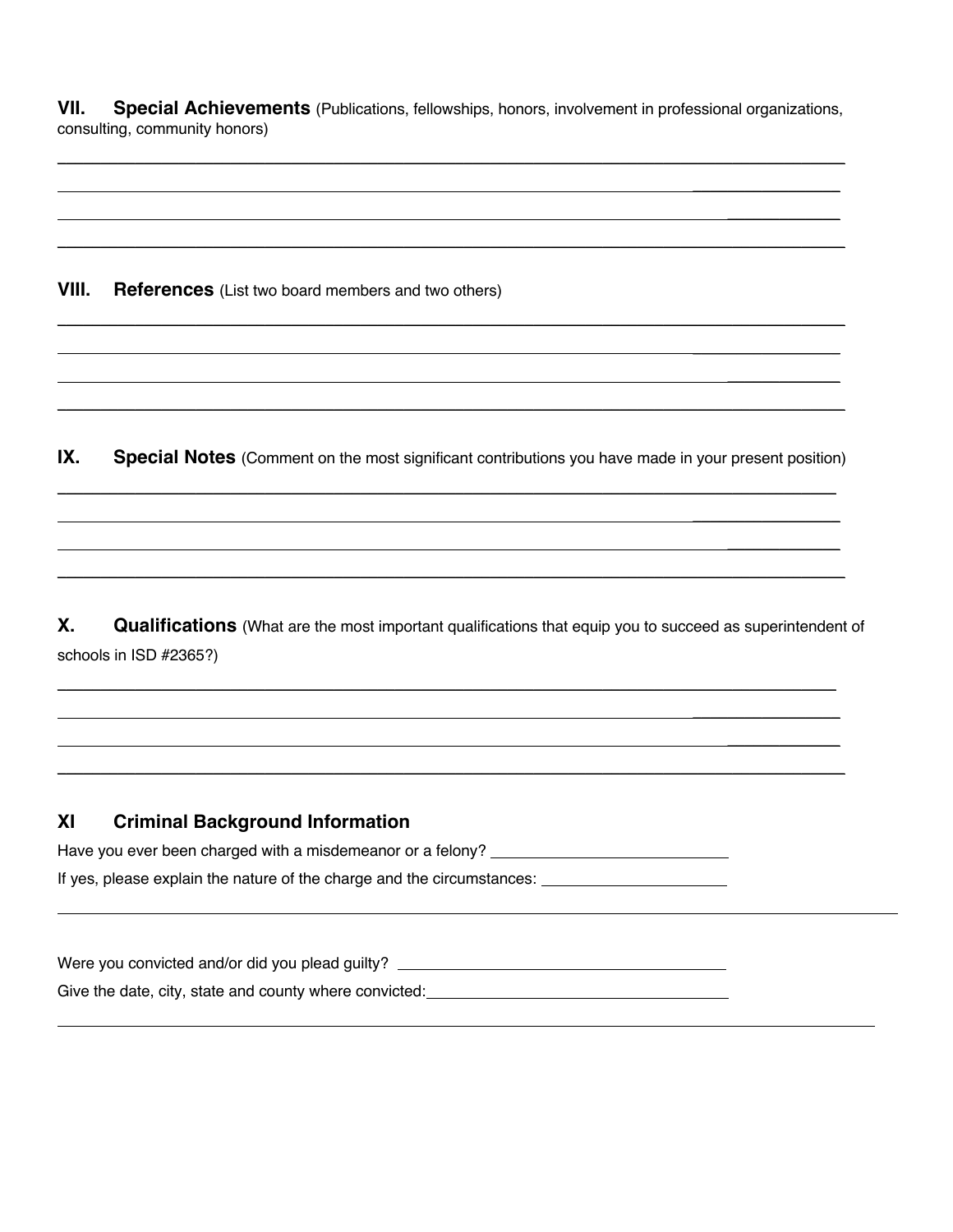# **XII Prior Employment**

Have you ever been discharged or forced to resign from prior employment?

If so, describe the circumstances:

 $\overline{a}$ 

 $\overline{a}$  $\overline{a}$  $\overline{a}$  $\overline{a}$ 

 $\overline{a}$  $\overline{a}$  $\overline{a}$ 

#### **XIII Personal Statement**

Please indicate why you are interested in the position and what you hope to accomplish if selected.

# **XIV Contract Buy Out**

Please disclose the existence and terms of any previous buyout agreement, including amounts and the purpose for the

payments, relating to a superintendent's contract with another board pursuant to MS123B.143:

# **XV Veterans Preference**

GENERAL: To qualify for Veterans Preference, you must meet all of the following:

1) Have separated under honorable conditions from any brand of the armed forces of the United States;

2) have served on active duty for 181 consecutive days or more for the full period ordered to active duty OR have separated by reason of disability incurred while serving on active duty;

3) be a United States citizen or resident alien;

4) not be eligible for or currently receiving a monthly veteran's pension benefit based on length of military service. *If you meet all the above, check the appropriate box(es) below.*

#### **FOR EXAMINATIONS OPEN TO THE PUBLIC:**

I am a non-disabled veteran (5 points)

\_\_\_\_\_I am a disabled veteran with a currently existing, compensable, service-connected disability as judged by the US. Veteran's Administration or by the Retirement Board of the Branches of the Armed Forces (10 points)

- I am the widow/widower (not remarried) of a deceased veteran (5 points)
- \_\_\_\_\_I am the spouse of a disabled veteran who cannot work because of the disability (10 points)

#### **FOR EXAMINATIONS OPEN ONLY TO CURRENT STATE EMPLOYEES:**

\_\_\_\_\_I am a disabled veteran entitled to disability compensation for a permanent, service-connected disability rated at 50% or more who has not been previously promoted in the state service (5 points)

You may be required to provide proof of the validity of Veterans Preference Points you claim before you are hired.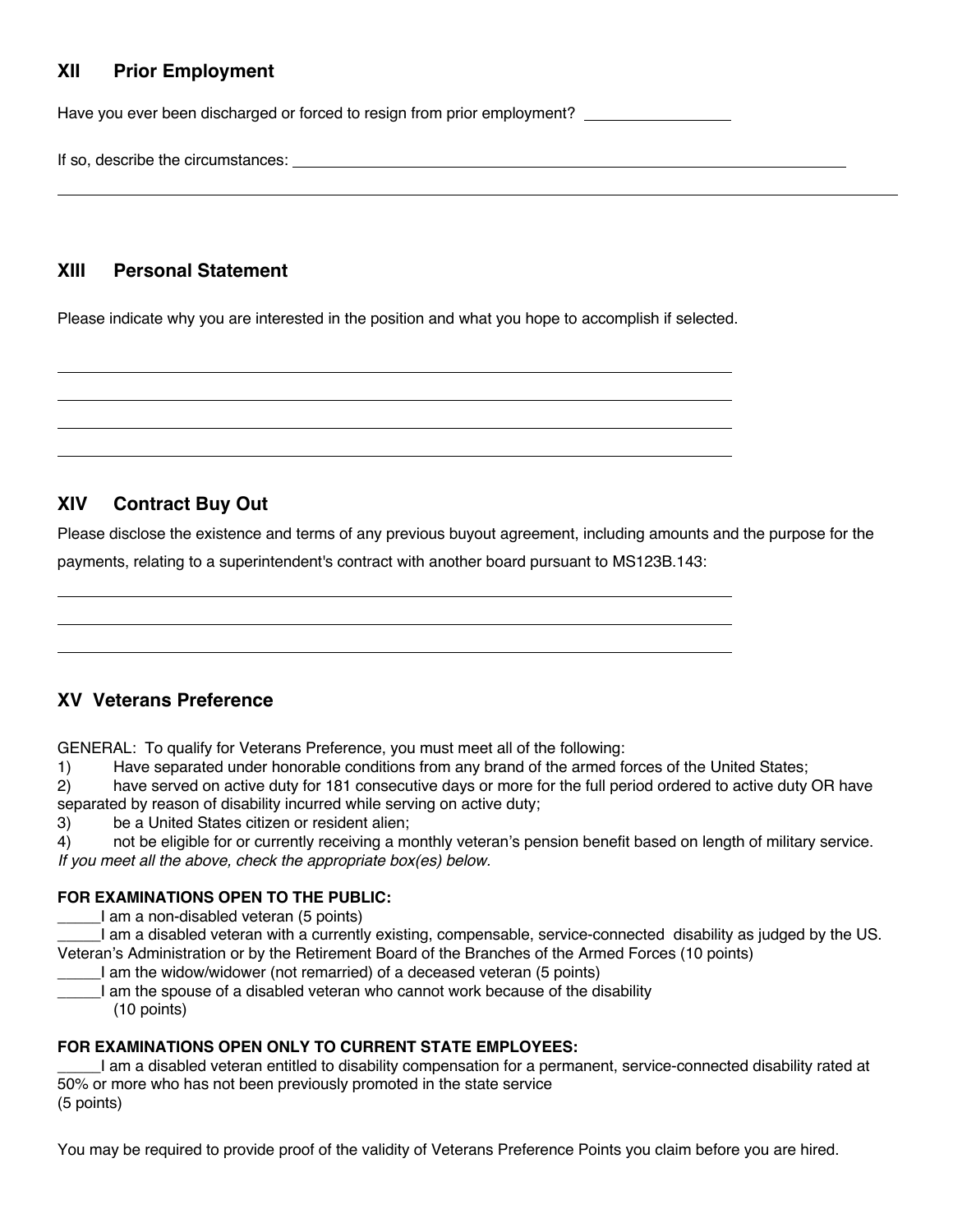# **XVI Certification, Acknowledgement and Release**

I certify that the answers I have given on this application are true and correct to the best of my knowledge. I understand that any false or misleading information provided, or any omission or concealment of facts, will disqualify me from consideration for employment, and constitutes grounds for my immediate dismissal should I be employed by the District.

In connection with this application I hereby authorize any and all former employers and references named in this application, or any agent of such a former employer, to release to Independent School District No. 2365 and its agents any and all information regarding my job performance and fitness/qualifications to perform the position I am presently seeking and any other employment or related information, both public and private, in their possession. I give my permission to the GFW School Board members or agents to contact other references that have knowledge of my work experience. I understand that Independent School District No. 2365 will use this information to determine my fitness/qualifications for the position I am seeking. This authorization expires one year from the date of my signature, below. I hereby release Independent School District No. 2365 and all former employers and references listed herein and any and all agents acting on behalf of said District, former employers or references, for any and all liability of whatever nature by reason of requesting or providing such information.

# **XVII Minnesota Fraud Statute:**

Any person who, with intent to defraud, receives workers' compensation benefits to which the person is not entitled by knowingly misrepresenting, misstating, or failing to disclose any material fact is guilty of theft and shall be sentenced pursuant to section 609.52, subdivision 3.

The School District will conduct a criminal background check on individuals upon making a contingent job offer. No offer of employment shall become final until receipt of the results of the criminal background check from the BCA, the content of which is acceptable to the School District, and approval by the School Board.

Signature **Date Date Date Date Date** 

Printed Name